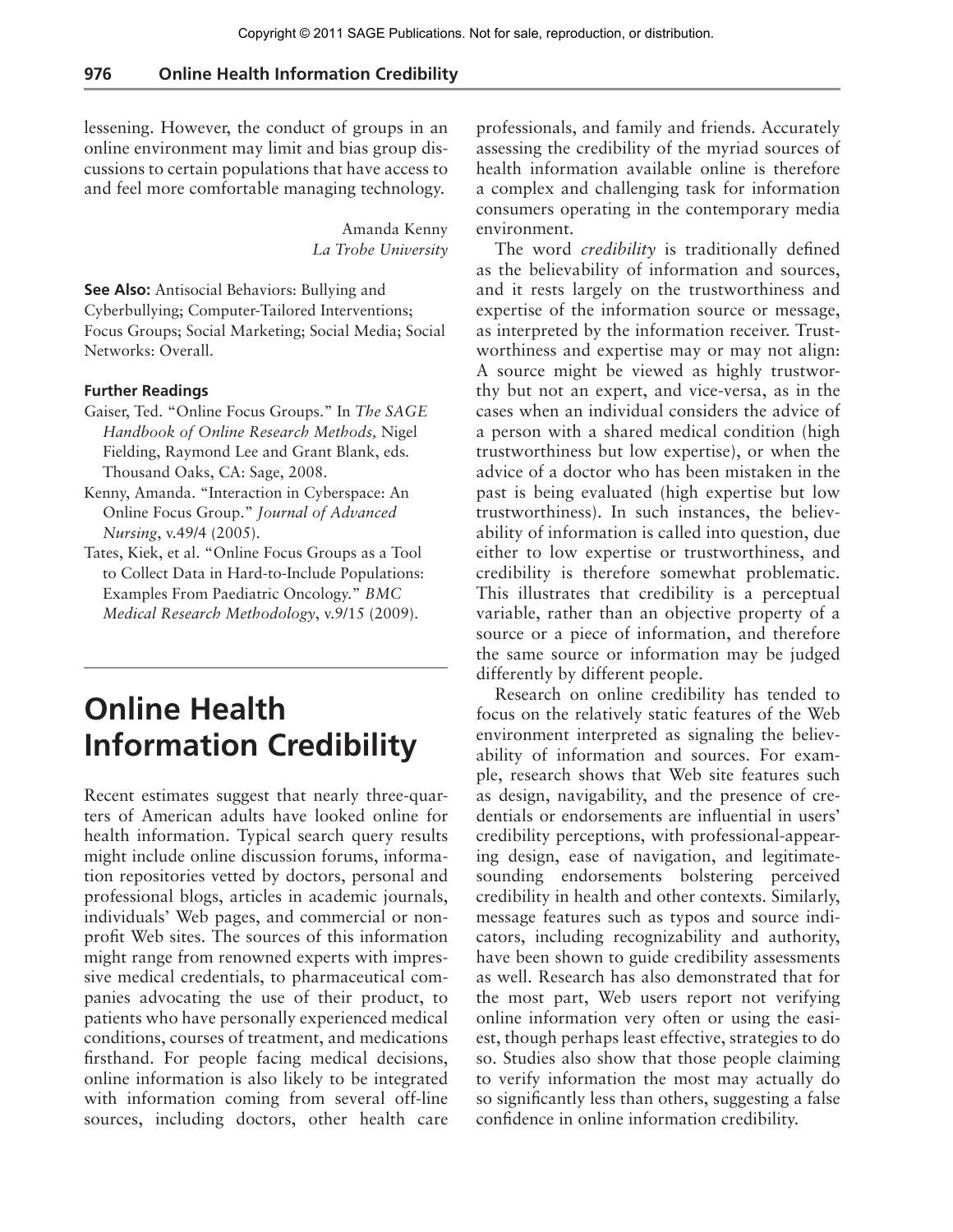## **Dual Processing Models**

To emphasize that individual information seekers might invoke different methods in their online quests, researchers have proposed dual processing models of information evaluation online, based largely on the elaboration likelihood model(ELM) and the heuristic-systematic model (HSM) of information processing. Dual processing models emphasize the role of motivation and cognitive ability in guiding information assessment and decision making, and theorize that people will process messages in more or less depth depending upon the message receiver's motivation and ability to do so. Accordingly, the degree to which online messages will be scrutinized for their credibility depends on individual users' ability to evaluate the message, which may be a function of their knowledge or training in how to evaluate information, critical thinking skills, time constraints, or other factors, and their motivation or purpose for seeking the information, which involves their awareness and salience of the consequentiality of receiving low-quality or inaccurate information. Research shows that people apply different standards of attention to different types of information and, presumably, individuals typically would be more motivated (though not necessarily more able) in seeking health information compared to other types.

Dual processing models of credibility evaluation posit two general strategies that reflect greater and lesser degrees of cognitive rigor: The analytic strategy involves a more systematic attempt to discern credibility by considering more deeply a wider range of author, message, or medium cues. By contrast, the heuristic strategy relies on a faster and more cursory examination of credibility cues, and often focuses primarily or exclusively on surface characteristics of the information (e.g., the visual design elements of a Web site) or on a user's gut feelings about the credibility of a piece of information. A variety of heuristic strategies have been proposed as mechanisms by which users evaluate source and information credibility online, including those relying on reputation, endorsement, consistency, self-confirmation, expectancy violation, and persuasive intent. In short, sources or information that are wellknown, endorsed by others as good, consistent with information from other sources, confirm

one's preexisting beliefs or knowledge, conform to expectations for high-quality information, and are not purely profit-motivated are considered to be higher in credibility.

### **The Dynamic Nature of Online Information**

As suggested by heuristics that rely on the input of others, recent work has begun to more fully consider the increasingly dynamic nature of online information. For example, a large class of technological tools (including, for example, blogs, social bookmarking, wikis, social networking sites, and a range of ratings, recommendation, reputation, and credentialing systems) enables diverse opinions, experiences, and knowledge to be combined across individuals. This user-generated content (UGC) originates from users' collective knowledge, experiences, and opinions. In spite of their relative lack of official authority, individual information sources may possess relevant expertise due to their firsthand knowledge or experience with a topic or situation, and may be accurately perceived by others as having a great deal of what is called "experiential credibility." Experiential credibility stands in contrast to more traditional indicators of credibility, which are typically founded upon established and widely accepted credentials, such as being a medical doctor.

Accordingly, traditional expertise in the health domain is currently challenged by the ability of Internet-based tools to aggregate individuals' experiences and opinions, particularly in health contexts where personal experience fundamentally provides a certain level of veracity. For example, people's direct experiences with a particular medical treatment option, which can be easily collected and presented through a host of online venues, might be perceived as tremendously credible and influential (especially if consistent and in large volume), in spite of the fact that this information originates from a number of untrained, uncredentialed individuals, rather than from an authoritative and established medical expert. Research shows that people favor expert information online when there is low information volume, but favor user-generated information online under conditions of high information volume. In this way, noncredentialed forms of authority gain credence due to the unique features of digitally networked media. These shifts in the nature of